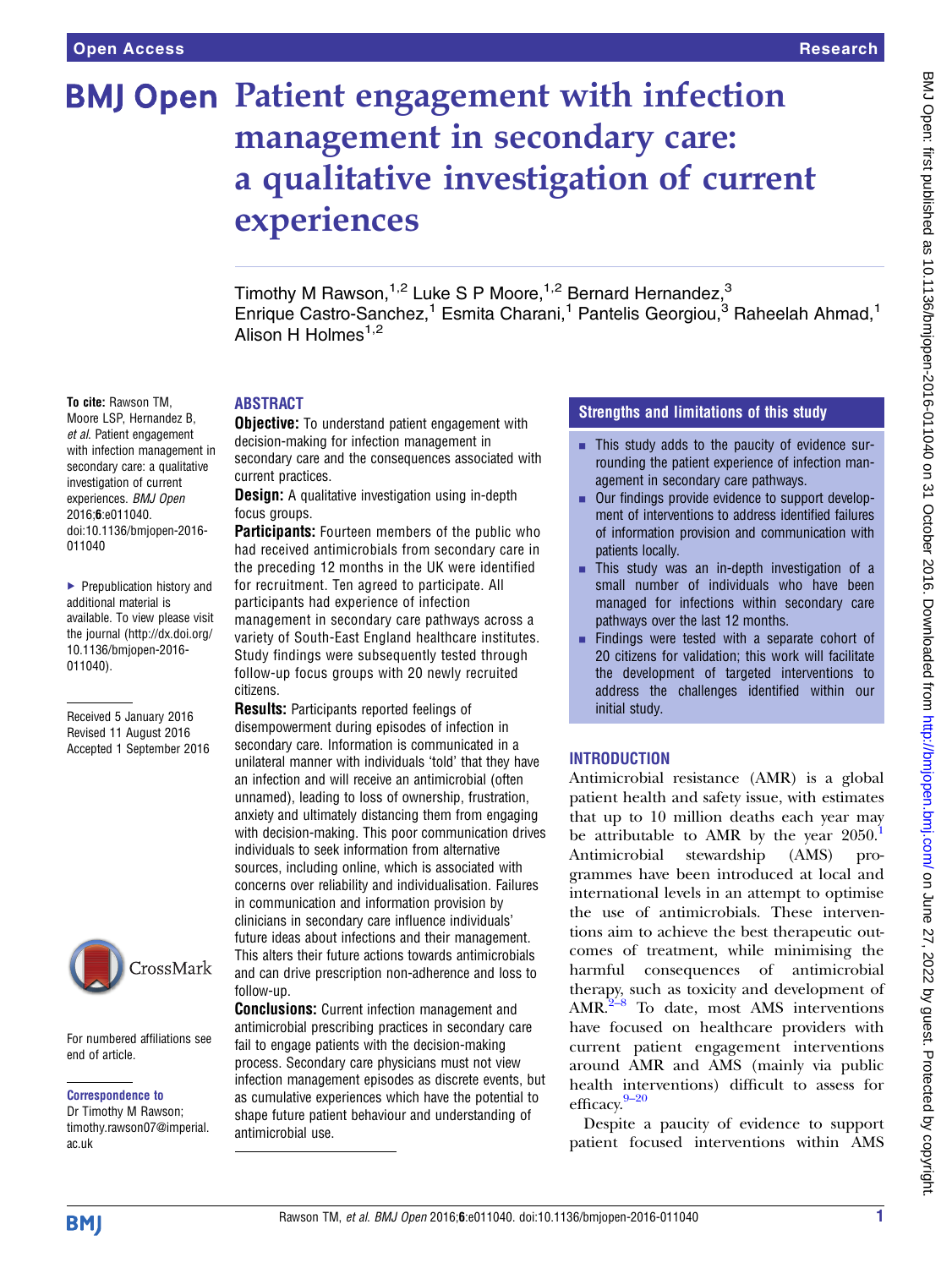programmes, a growing body of literature is emerging that describes physician's and patient's desire for increased collaboration in the decision-making process surrounding the prescription of medications within sec-ondary care.<sup>[21](#page-8-0)</sup> However, there is currently no specific evidence describing patients' experiences of infection management and antimicrobial prescribing within this setting. Within primary care, the role of shared decisionmaking (SDM), where patients and clinicians come together, acknowledge that there is a decision to be made (ie, between treatments and including no treatment), and consider the best available evidence with the patient's values, preferences and context have been demonstrated to reduce the rates of antimicrobial prescribing for respiratory tract infections. $^{22}$  $^{22}$  $^{22}$  However in secondary care, where infections are often more serious, requiring urgent and highly protocol driven management, the role for the patient in this process remains unclear.

The aim of this qualitative study was to investigate patients' current experiences of infection related decision-making processes across secondary care pathways and map how these experiences influence future engagement with infection management and antimicrobial use. Through generalisation of our findings from this in-depth investigation we hope to inform future patient-focused interventions to address the issues identified and allow assessment of their impact on patient outcomes and AMR within secondary care pathways.

# **METHOD**

# Participant recruitment

In September 2015, 14 members of the public who had received antimicrobials from a secondary care pathway in the preceding 12 months in the UK were identified for recruitment (through Cherry Picked, London, UK; a specialist qualitative recruitment service). This involved identifying a sample of 500 individuals who lived in South-East England and met recruitment criteria (box 1) from a database of 20 000 citizens who had previously signed up to the recruitment service from around the UK. The sample cohort of 500 were contacted with an initial recruitment email to identify those available to take part in the focus group sessions. From there, participants were then stratified according to recruitment criteria and 14 selected based on their fit with the criteria and availability for the session. Two further contacts were made with identified participants following this to confirm their participation and provide directions to the venue. Four individuals declined to participate, giving no reason for this.

Participants attended focus group interviews at Imperial College London (UK). A small sample size was selected in order to gain an in-depth understanding of individuals' views, thus providing a richness to the data available for analysis.<sup>[23](#page-8-0)</sup> Furthermore, focus groups were selected over individual interviews as these allowed for

**Box 1** Selection criteria for participation in in-depth focus group analysis of current experience of patient engagement with infection management and antimicrobial prescribing across secondary care

- ▸ Age 18 or older.
- $\blacktriangleright$  Equal gender mix.
- Representative mix of ethnic backgrounds.
- Must have been treated with antibiotics in the secondary care setting (this could include, outpatients, Emergency Departments, Urgent Care Centres or Ambulatory units) within the last 12 months. This should not have been level 2 or 3 care (eg, high dependency units or intensive care) only.\*
- Preferable that they have been an inpatient in secondary care previously (but not an exclusion criterion if the above criteria are all satisfied).

\*Individuals receiving antimicrobials in level 2 or level 3 care facilities only were excluded, given that they are likely to have been critically ill at the time of antimicrobial prescribing.

group exploration of new ideas, point-counterpoint discussion and resolution of views; allowing identification and consensus on common themes within the groups.<sup>[23](#page-8-0)</sup> All individuals were consented prior to participation. Participants completed a questionnaire collecting demographic data and previous healthcare experiences. The validated Single Item Literacy Screener (SILS) screening tool was included to assess the participant's level of health literacy, $24$  to allow estimation of the group's rate of health literacy and comparison to that of the general population. This was felt to be important for consideration, given that the findings of this study may be used to inform future interventions in clinical practice. A reimbursement of £65 (US\$100) was provided to participants for their time.

### Participant focus groups

The group was divided into two equal groups based on age categories and gender. Two healthcare professionals (TMR, LSPM), following a predetermined schedule (see online [supplementary data 1;](http://dx.doi.org/10.1136/bmjopen-2016-011040) developed from a critical analysis of the literature), facilitated a 120 min focus group. This aimed to explore the participants' experiences of engagement with decision-making surrounding infection management and antimicrobial use in secondary care pathways. Two independent observers (one lay and one healthcare professional; BH and EC-S) directly observed the sessions and were asked to make notes of key observations. These were used to help triangulation of initial codes during analysis.

### Data analysis

Focus groups were audio recorded and transcribed verbatim (using anonymous participant identifiers). Thematic analysis of transcripts was performed using a mixed deductive and inductive approach.<sup>[25](#page-8-0)</sup> Deductive categories were identified based on review of the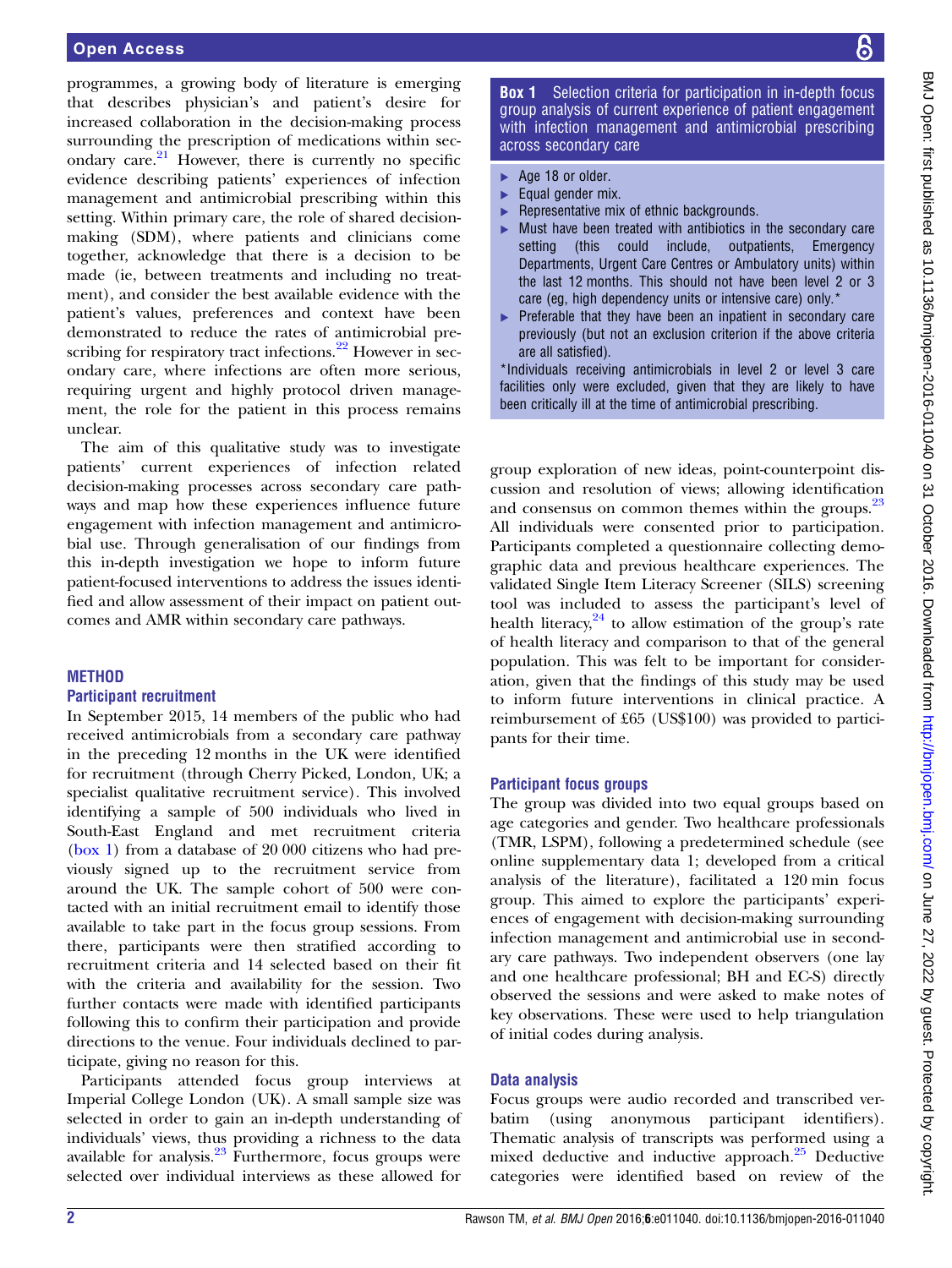literature and findings from previous work exploring the user's role in infection control. $26$  For the inductive approach, two authors (TMR and LSPM), reviewed the focus group transcripts independently to allow initial codes to be generated from differing viewpoints by line-by-line coding for first order codes.<sup>27</sup>  $^{28}$  During line-by-line coding, the comments provided by the independent observers' were considered with the aim of complementing areas of reflexivity caused by the ana-lysts' own prior experiences.<sup>[29](#page-8-0)</sup> After familiarisation with the transcripts, the researchers independently coded the data generating a list of emerging categories from the first order codes and those identified deductively, addressing the aims of the study design. After meeting and agreeing on key categories and themes within the text, the two analysts independently proceeded to systematically cross-review the text, coding passages based on these agreed codes and categories, subsequently grouping them into overarching themes. On review, any discrepancies were discussed and consensus reached. Examples of key opinions and ideas from the text for each main theme identified were then charted to allow mapping and interpretation of the results.<sup>[27](#page-8-0)</sup> Following synthesis of our findings, 20 new participants were recruited using the same recruitment agency (Cherry Picked, UK) in May 2016 to take part in three further focus group sessions. As a part of these sessions the findings from the initial focus groups were tested for validation within a new group of citizens (data not shown). Through this exploratory work it was deemed that saturation of key categories and themes, identified in the original focus group sessions, had been reached; allowing for progression onto the development and impact of specific interventions that addressed our findings to be explored.

# Ethics approval

The study protocol was reviewed by the West London Regional Ethics Committee (REC) and considered to meet criteria for monitoring under service evaluation governance structures (REC 15/LO/1269/ICHNT Service Evaluation SE113).

# RESULTS

The median age of participants was 52 (21–69) years with an equal gender divide. Seven of the participants were of white ethnicity. Six participants had experience of infection management as a hospital inpatient (in the non-critical care setting), with the remaining participants all having received antimicrobials from other secondary care pathways across a variety of South-East England healthcare institutes. These included the Emergency Department (ED), urgent care centres (UCC's) or consultant led outpatient clinics. Two out of ten participants were identified on screening as potentially having a low health literacy, reporting that they sometimes, often, or always required help with written

health information on the SILS screening tool. $^{24}$  $^{24}$  $^{24}$  This indicates that our cohort are likely to be more health literate than the average population, where ∼43% of individual citizens would require assistance with written health information.<sup>[24 30](#page-8-0)</sup>

Following thematic analysis, 92 subcategories that fell into 12 categories were derived from the transcripts. Three interlinking themes were identified (fi[gure 1](#page-3-0)). [Table 1](#page-4-0) summarises key quotes informing the individual categories and themes referred to within the text below. The participants described a failure in communication and information provision from clinicians and support staff in secondary care, which subsequently influences the individual's future ideas about infections and their management. This alters the individual's future actions towards infections and antimicrobials and can drive non-adherence to prescribed antimicrobial regimes and loss to follow-up after discharge from secondary care.

# Failures in communication

Participants described their experiences of being diagnosed with an infection in secondary care as one where they completely lost ownership of their condition. Control of their illness was taken over by a multitude of healthcare professionals (HCPs). Recurring instances were identified where HCP communication with patients became unilateral when antimicrobial decisions were being made, with patients being 'told' information, often devoid of key aspects such as names of medications, durations of treatment and prospective plans about time courses and potential escalation/de-escalation of therapy. This led to a significant amount of anxiety and frustration as the individual searched for answers.

I was told 'you have an allergy [to penicillin], take this instead'—Tell me what I am taking and exactly what it is going to do for me! [65-year-old male]

Moreover, in many cases participants did not feel as if they were involved in the decision-making process around their infection management with two-way communication with healthcare professionals perceived as absent.

Apart from HCP communication with patients, participants reported becoming frustrated by communication between HCPs. This is centred primarily on the way in which information about infections is communicated from secondary care doctors to primary care doctors on discharge from the hospital. While patients are provided with a discharge summary of their stay on leaving the hospital, it was perceived that this often neglected information about their infection and the treatment which they received while in the hospital. Participants reported that they were often forced to communicate this information directly with their primary care physician on follow-up visits or were otherwise lost to follow-up after discharge due to lack of clear communication pathways.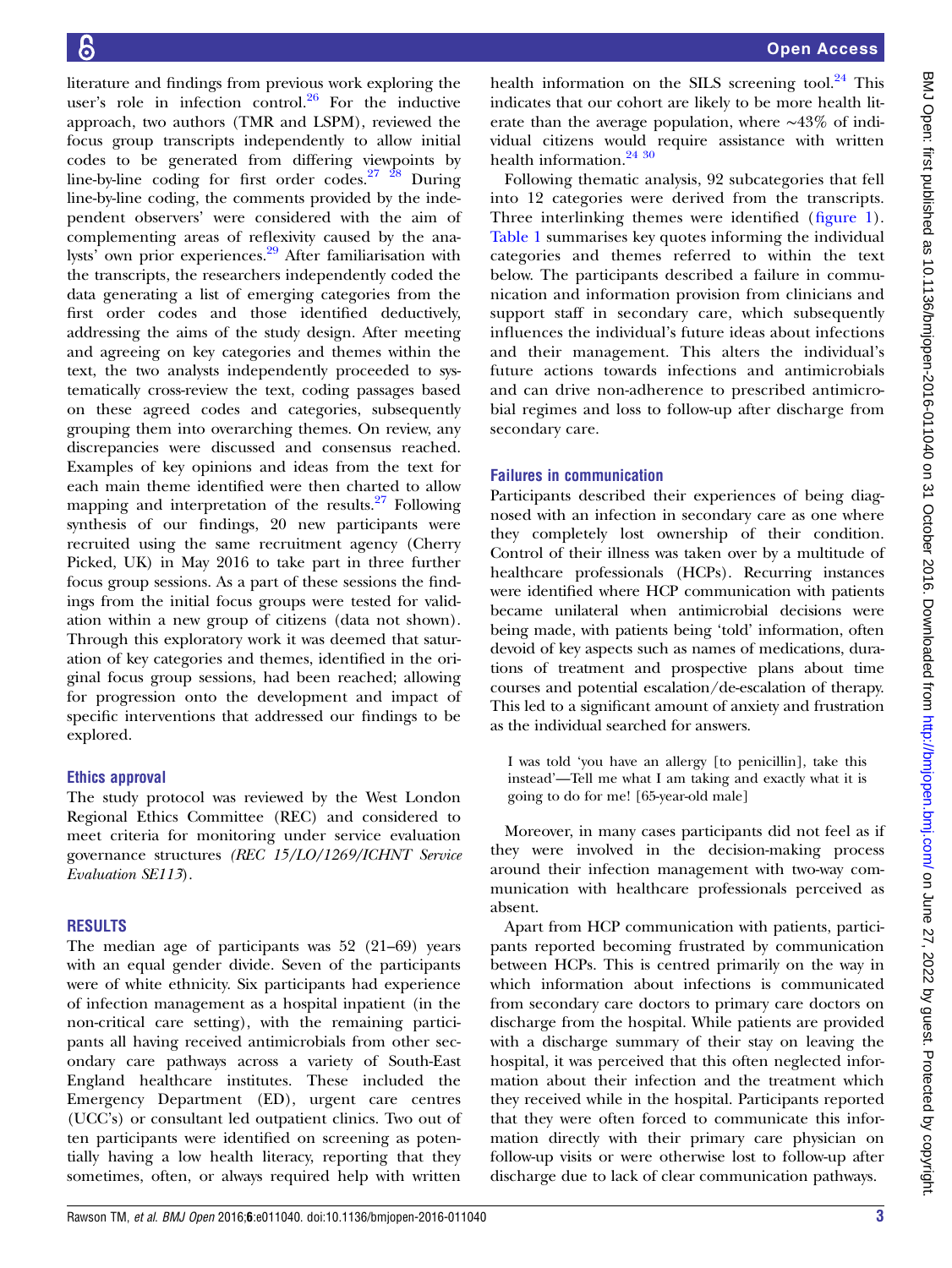<span id="page-3-0"></span>Figure 1 The distribution of themes and categories contributing to individuals' experiences of decision making for infection management in secondary care pathways.



# Failures in information provision

The current volume and quality of information provided to individuals by HCPs in secondary care causes problems for patients as it is often poorly explained, with medical terminology routinely used. This leads to a feeling of disempowerment with individuals frustrated that they then have to 'go away and research it [their condition] themselves' (23-year-old female). Fear and anxiety follows when participants see serious side effects of treatment 'like risk of death [and] no one has mentioned that to me!' (30-year-old male). This in turn causes frustration as participants compare delivery of information on infections and antimicrobials to that provided for operations and medications for chronic disease, such as hypertension. In this example, patients are provided with explanations of their procedure/condition, their management, and potential complications which may arise and how these will be dealt with. In contrast, information on infection management is seen as a 'reactive' process where information is only often provided once complications have occurred. Furthermore, patients are often unaware of the timeline for their treatment and the potential complications. This lack of clarity drives individuals to stop treatments early or potentially ignore side effects experienced due to false assumptions and misinformation.

Participants reported that this failure in communication about infections and antimicrobials drives them to seek information from a wide range of sources, often with varying degrees of quality. Participants commonly sought information independently due to 'difficulties in accessing [healthcare professionals]' and the '[time] pressures of work and children' (65-year-old male). A number of avenues were preferred such as the Internet, information leaflets provided with medications and local pharmacies.

Individuals will seek out recommended or official NHS sources of information which they believe that they can trust to provide them with information on their infection or treatment. While these sources are seen as helpful, patients still prefer to discuss their infection and its management with a HCP as this provides 'individualised' information compared to the 'standard-reply' provided by alternative sources (69-year-old male). This is because the information provided is seen as being based on the patient's own specific situation and issues. Furthermore, the HCP is a 'trusted' source being viewed as an 'expert' (69-year-old male).

#### Influences of future attitudes and behaviours

Participants clearly described how these individual experiences of poor communication and information provision influence their future ideas and actions towards infection management both in secondary care and in the community. Influences were described from three sources; personal understanding/experiences, understanding by proxy and understanding through the media.

For example, one personal experience was described by a participant who was told that he had an allergy to penicillin and told that he would be given a 'weaker' type of antibiotic for his infection. When this was perceived not to be effective at clearing up the infection after 2 days, he stopped taking his medication as:

You know the weaker ones [antibiotics] never seem to clear the infection up. They are not as strong so they don't clear it up. The infection lasts longer [60-year-old male]

This subsequently led to the participant having to return to secondary care for further treatment of his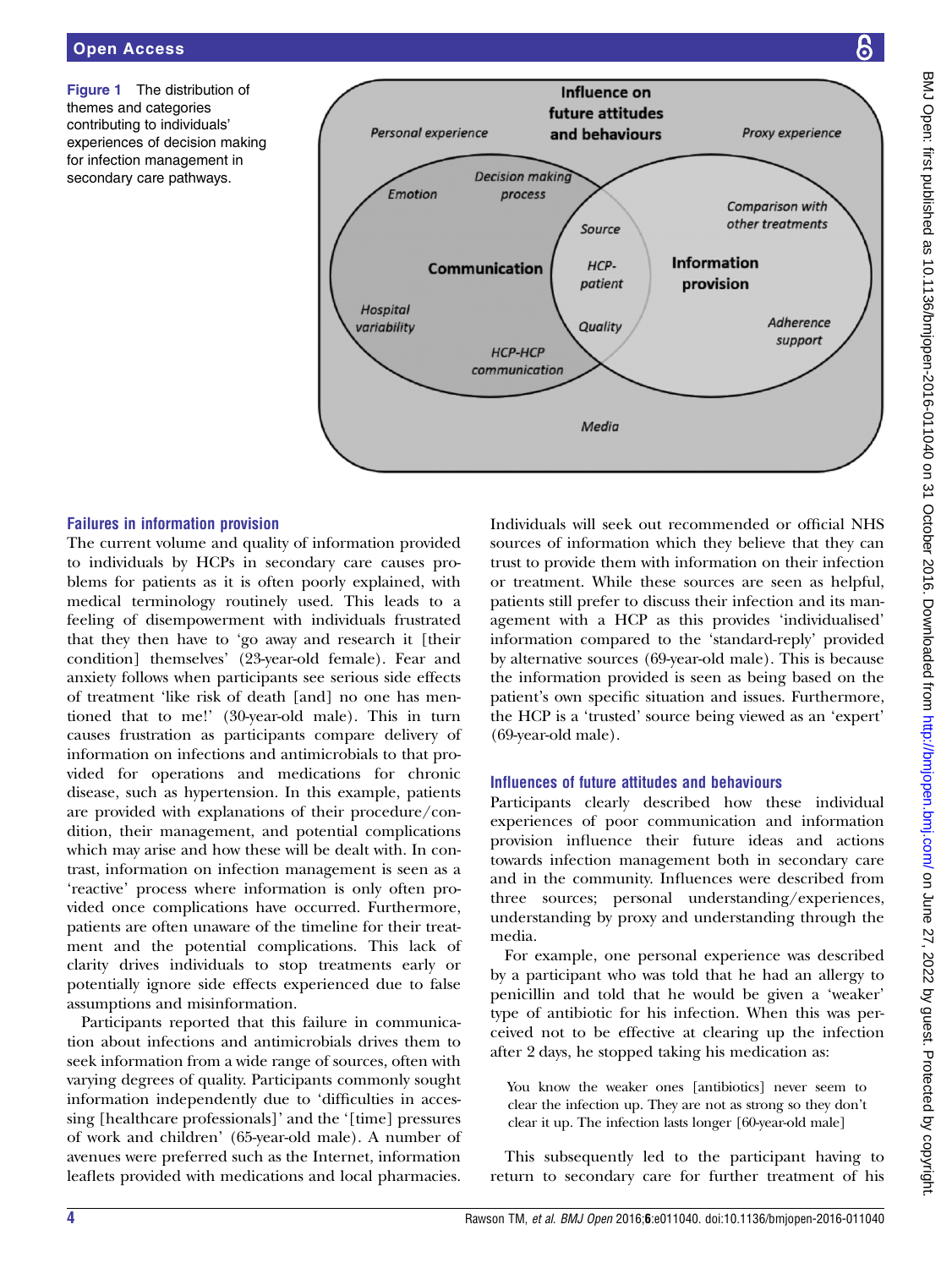<span id="page-4-0"></span>

| Quote                                                                                                                                                                                                                                                                                                                                                                                                                                                                                                                                                                                                                                                                                                                                                                                                      | Category                                    | <b>Theme</b>                            |
|------------------------------------------------------------------------------------------------------------------------------------------------------------------------------------------------------------------------------------------------------------------------------------------------------------------------------------------------------------------------------------------------------------------------------------------------------------------------------------------------------------------------------------------------------------------------------------------------------------------------------------------------------------------------------------------------------------------------------------------------------------------------------------------------------------|---------------------------------------------|-----------------------------------------|
| "I wasn't given any education into what to do [with my antibiotics]. The 5 <sup>th</sup> day I felt well and so<br>thought I would just stop taking the treatment. I was fortunate that my sister explained to me and<br>made me complete the course" [24-year-old female]                                                                                                                                                                                                                                                                                                                                                                                                                                                                                                                                 | Adherence support                           | Information provision                   |
| "Especially I think that you are often given more information when you are taking other<br>medication I have allergies to penicillin so always I have to know what kind of antibiotic I have<br>been given. So unless your issues are more complicated, that's when they give you more<br>information, otherwise I feel that they don t provide you with enough" [24-year-old female No. 2]                                                                                                                                                                                                                                                                                                                                                                                                                | Comparison with other<br>treatments         |                                         |
| "I like to go and see the doctor Online can't see me [sic]. Infection is a thousand different things<br>and online can't confidently tell you, this is what you have" [65-year-old male]"you are not an<br>individual to them [corporate pharmacists]. In our case, I think we have the option to be sort of<br>individuals. That is what I find lovely about our current pharmacy!" [69-year-old male]                                                                                                                                                                                                                                                                                                                                                                                                    | Sources                                     | Information provision/<br>communication |
| "I think what the problem that I have experienced is, is that they will give you a leaflet to read and I<br>will have to go and research it myself. This is rather than the doctor taking the time to sit down<br>and talk about how it might affect you, what exactly is in it [the antibiotic]—you know a proper<br>consultation." [23-year-old female] "Rather than sitting down and taking the time to explain,<br>because they use a lot of medical terminology that I do not know what they're talking about to be<br>honest. I think that they need to take more time to be honest to sit down and make sure that the<br>patient knows exactly what they are putting in your body and exactly what all the side effects were.<br>Because I didn't know what I was reacting to" [24-year-old female] | Quality                                     |                                         |
| "I think sometimes the doctors normally come and diagnose you they usually tell They don't<br>necessarily tell you what they are giving you, they usually prescribe it. Then the nurse just comes<br>along with a pot full of drugs and you just take them. I think, unless you are intrigued and ask for it<br>then the nurse will give you that information." [30-year-old female]                                                                                                                                                                                                                                                                                                                                                                                                                       | HCP-Patient communication<br>of information |                                         |
| "When you go into hospital, you feel as though the illness is not yours. You go in to hospital and<br>everyone takes over, like 'we do this then we do that later'. You have no ownership in a way. You<br>are going through it but you have no ownership over what is being done for you or what<br>medication you are receiving." [23-year-old female]                                                                                                                                                                                                                                                                                                                                                                                                                                                   | Decision-making process                     | Communication                           |
| "Tell me yes or tell me no If you can't fix it I don't want to see you again because there will be<br>no point We've tried this it's not worked so we tried that it is endless" [65-year-old male]                                                                                                                                                                                                                                                                                                                                                                                                                                                                                                                                                                                                         | Emotion                                     |                                         |
| "You know, the hospitals I have experienced in [region]—I am not really keen based on the lack of<br>information. It is more about; we're doing this operation—get you in, get you out." [23-year-old<br>female]                                                                                                                                                                                                                                                                                                                                                                                                                                                                                                                                                                                           | Hospital variability                        |                                         |
|                                                                                                                                                                                                                                                                                                                                                                                                                                                                                                                                                                                                                                                                                                                                                                                                            |                                             | Continued                               |

 $\overline{\mathbf{C}}$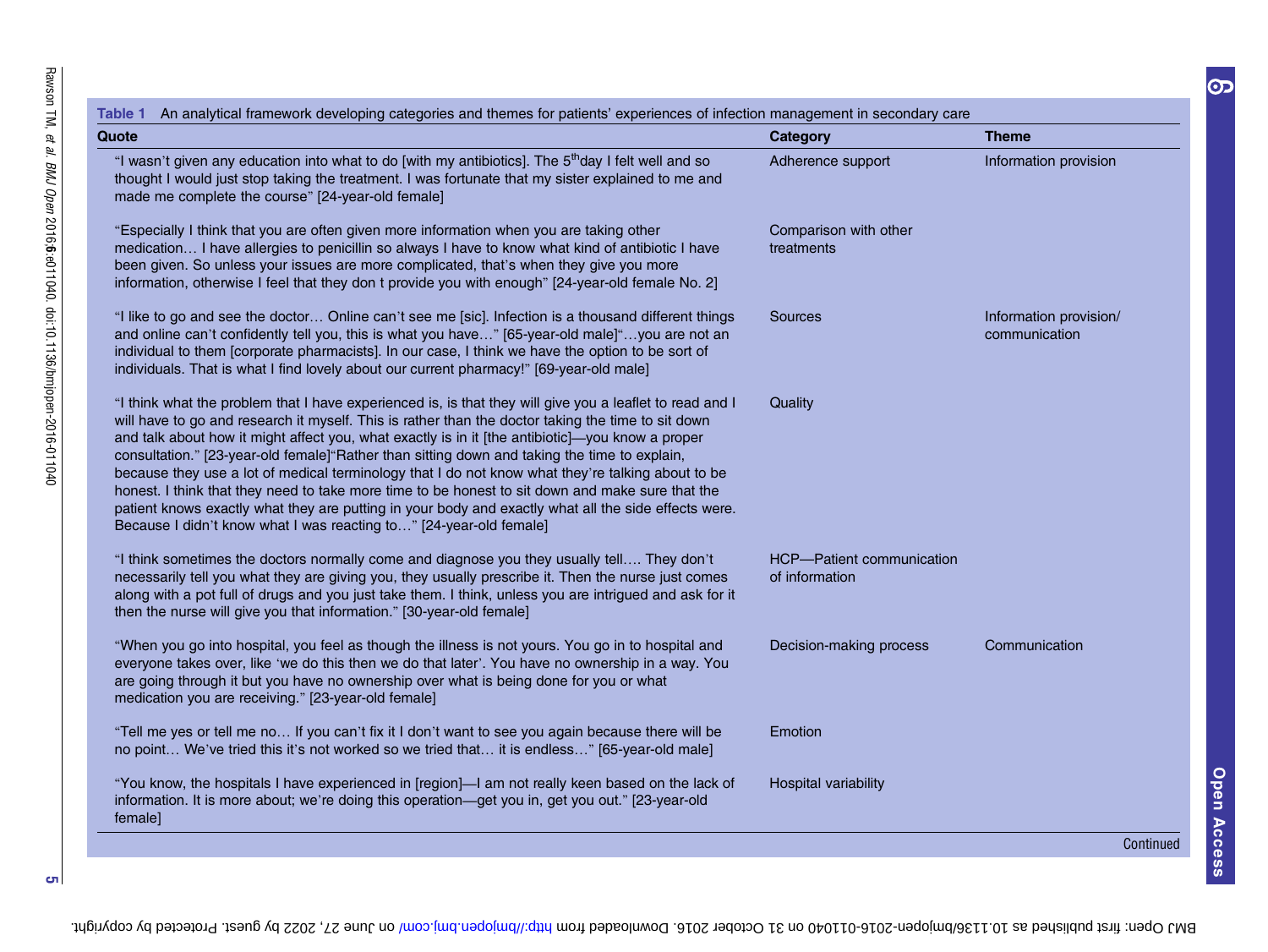| Quote                                                                                                                                                                                                                                                                                                                                                                                                                                                                                                                  | Category                                | <b>Theme</b>                                    |
|------------------------------------------------------------------------------------------------------------------------------------------------------------------------------------------------------------------------------------------------------------------------------------------------------------------------------------------------------------------------------------------------------------------------------------------------------------------------------------------------------------------------|-----------------------------------------|-------------------------------------------------|
| "When I went to A&E I visited my GP  It is more about telling your GP what the symptoms were<br>and what treatment you had rather than exactly what the infection is" [30-year-old female] "My GP<br>never knew anything. She had scheduled me in to have the hernia, but the appendix went first.<br>And she was "oh have you" [53-year-old male]                                                                                                                                                                     | HCP-HCP communication of<br>information |                                                 |
| "For me, I do not know the difference between an allergy and side effects. I would normally just try<br>and cope with it and not go back to the doctors." [24-year-old female] "I left it a long time and then<br>I got an infection tracking all the way up [my leg]. I went into A&E as I couldn't walk. When I was<br>there they brought some student doctors and said "how bad is this leg" and I thought [this is<br>bad]!" [60-year-old male]                                                                    | Personal experience                     | Influence on future attitudes<br>and behaviours |
| "They asked whether he was allergic and I said that I do not know he had never had them. After<br>being given them he really severely reacted. He blew up with vomiting and was very very sick. We<br>had to go back to casualty and get that sorted. So the thing that worries me about that is that I<br>remember someone telling me that if you routinely have an operation, you are given penicillin<br>routinely so it worries me whether that would have an effect if he was ill abroad" [52-year-old<br>female] | Proxy experience                        |                                                 |
| "I read an article a while ago about antibiotics and how they made people severely ill. A few<br>people have died. I think it's just like where I have heard about bad experiences you know<br>they have never really pulled through for me." [21-year-old female]                                                                                                                                                                                                                                                     | Media                                   |                                                 |

OP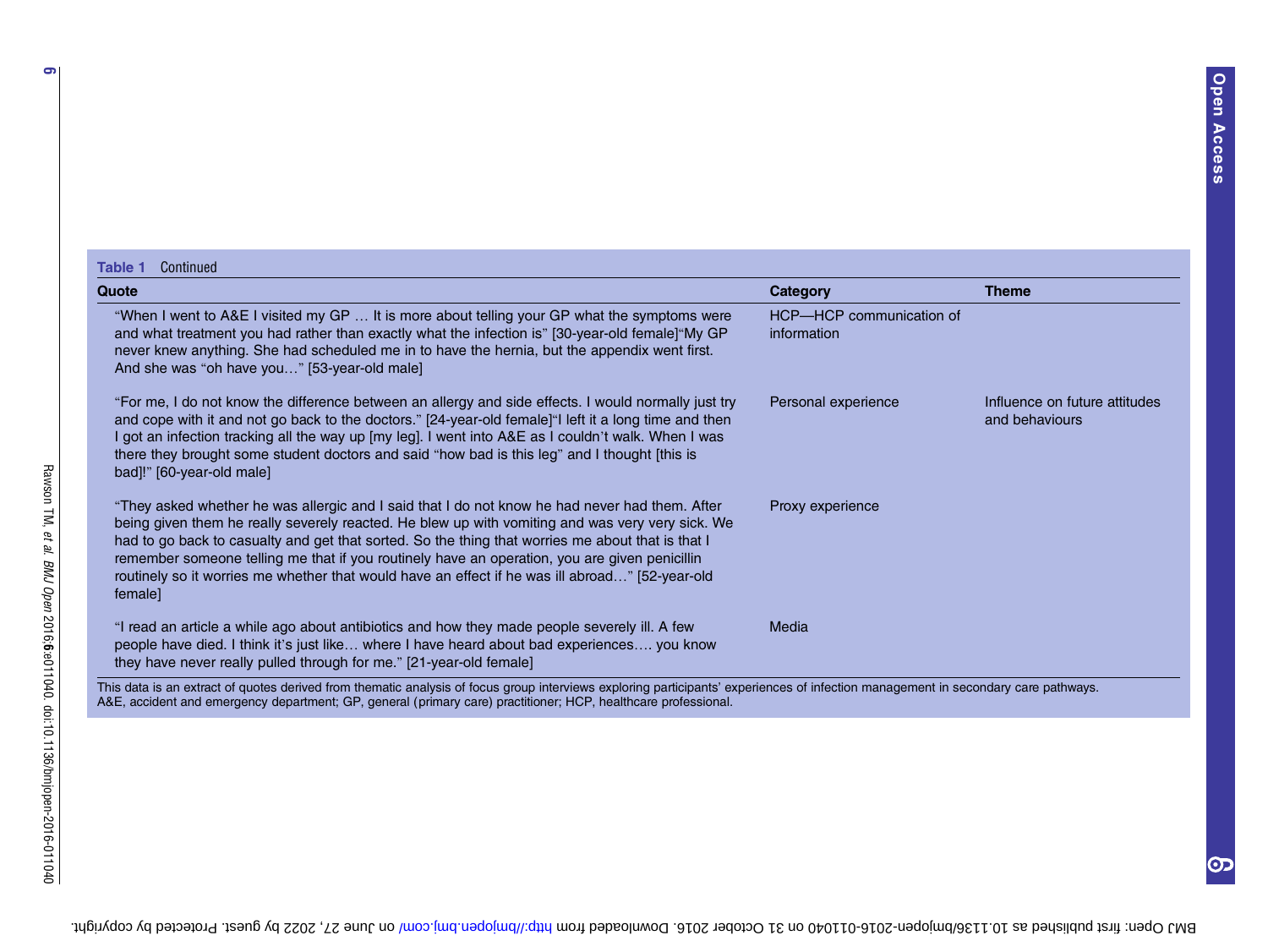infection due to the poor information provision and engagement in the decision process surrounding his infection.

The media's role in developing the participants' understanding of infection management arose and was further explored during the focus group. Participants reported that the media's influence occurred through the portrayal of stories about complications of treatment and the dangers of AMR. This created fear and mistrust of medical professionals within our participant group, and caused participants to be 'cautious' when interacting with medical professionals as they are perceived to 'not say the full story' (21-year-old female). This distrust was reported as driving non-adherence to therapy in the community by several members of the group.

# **DISCUSSION**

# Summary of participant impressions

Within our participant group, individuals felt detached, frustrated and disempowered from involvement in decision-making about their own infection management within secondary care. The consequences of the failure of HCP communication and information provision reached beyond secondary care, influencing the ideas and actions towards infections and antimicrobials during future healthcare interactions along a number of different pathways. This fosters feelings of frustration and anxiety during an individual's journey through complex secondary care pathways and potentially drives nonadherence to prescribed antimicrobial regimes and loss to follow-up after discharge. These findings highlight the need for specialists in secondary care to not view infection management episodes as discrete events, but as cumulative experiences which have the potential to drive future non-adherence to prescribed antimicrobial regimes and thus the promotion of AMR.

# Opportunities for educating healthcare providers to improve patient engagement

Importantly, HCPs must appreciate that engagement in the decision process for infection management and antimicrobial prescribing may have an influence on future patient actions towards infections and antimicrobial use. These actions can be influenced by personal experience along with those of friends and family and what is described in the media. The way in which we communicate information to patients was reported as the most important aspect in our participants' experience of infection management in secondary care and was the largest influence on future actions in terms of adherence to prescribed antimicrobial regimes and healthcare seeking behaviours. Participant perception of communication in secondary care infection-related pathways is of a unilateral process which does not invite patient participation. Greater emphasis needs to be placed on educat-ing HCPs to move away from the decision-maker role<sup>[31](#page-8-0)</sup> into a more bilateral structure. Difficulties such as time

pressure on the HCP and the patient is perceived as a key factor by participants and must be taken into account when designing interventions to help facilitate improved communication and patient education during the decision-making process. The way that these interventions are designed must be mindful of health literacy, ensuring that the information provided to patients is understandable. Within our small cohort, two of the ten participants met the screening criteria for health illiteracy. Within the UK, it is estimated that up to 43% of the adults cannot understand currently available health information. $24 \times 30$  Therefore, along with educating healthcare providers in how to improve communication with patients, consideration of the wording and type of health information supporting this is vital to allow patient engagement with the decision-making process.

# Opportunities for improving patient engagement with decision-making

Within our cohort, participants felt strongly that the choice of information provided about their infection and antimicrobial therapy should be dictated by the patient's preference. However, their focus was not primarily on the end decision of whether or not to treat, but on feeling involved and engaged with the process of decision-making. This focused on education about their condition and treatment, communicated effectively to them. They described a belief that if a trusted clinician felt they had an infection that required antimicrobial therapy, then this was appropriate. Whether this is truly sharing the decision process or not is for consideration, as SDM classically acknowledges that there is a choice to be made, with the patient and clinician coming together to consider available evidence, the patient's values and preferences before arriving at a decision. $32$  However, Edwards and colleagues suggest that this can still be classed as sharing the decision (or engaging the patient in the process) where the focus is placed primarily on involving the patient in the decision-making process, rather than on who actually makes the final decision on management.<sup>[33](#page-8-0)</sup> Our participants supported this approach to engagement by describing how they become frustrated and distrusting of the recommended therapy when supporting information about the infection and the proposed management is perceived to be withheld from them.

Participants currently view information provided about infections and antimicrobials as reactive in nature, with information only provided after a side effect occurs or the patient fails to respond to a certain type of antimicrobial, and therapy is escalated. Individuals want proactive information to help them understand what they are receiving, what to expect and what the plan is if the treatment does not go to plan. This allows them to feel 'prepared', 'confident' and invested in the healthcare they are receiving. This is challenging for antimicrobial prescribing in secondary care, which is often an acute event, requiring rapid decision-making, and has a short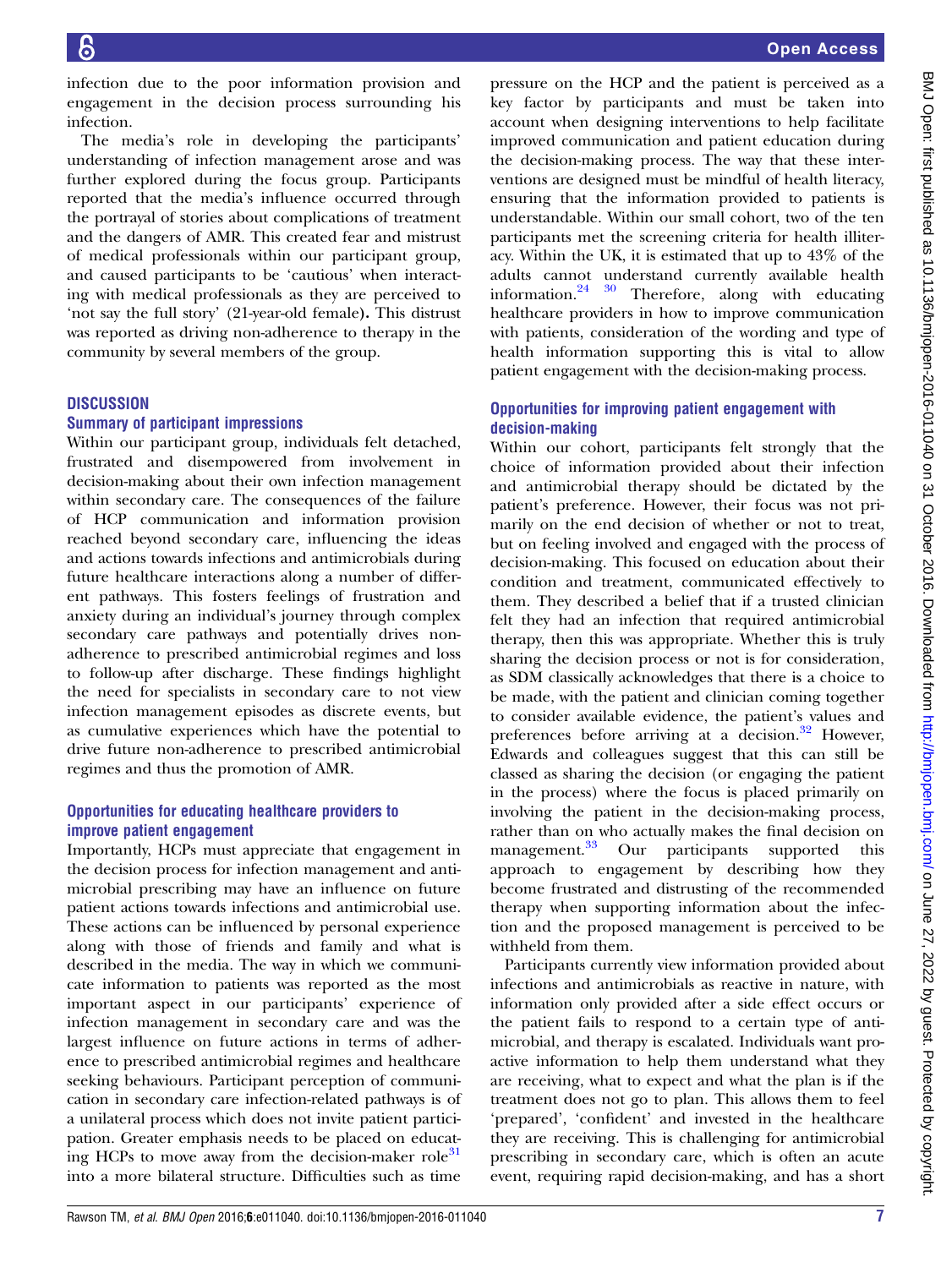duration of therapy.<sup>[34](#page-8-0)</sup> Moreover, this highlights a key area of misunderstanding surrounding infections and antimicrobial therapy within our participant group that has been driven by poor communication and information provision during previous experiences of infection management within secondary care. Therefore, future tools must aim to promote patient engagement with infection management, considering how they define engaging patients in the decision process. Moreover, these interventions must ensure that identified deficiencies in how HCP communicate and provide information to patients are addressed to facilitate improvements in the current patient experiences.

#### Strengths and limitations

This qualitative analysis aimed to map the current experiences of patients in antimicrobial decision-making but it does have limitations. Group facilitation within our study was carried out by two HCPs, which may have influenced socially desirable participant responses to certain questions. To address this dynamic between interviewer and interviewee, two observers' comments were also considered during initial coding to highlight where the interviewer's position may have directly influenced individual responses. For example, during discussion of participants' perceptions of doctors attitude towards prescribing antimicrobials, one participant apologised after voicing an opinion about doctors simply wanting to

..sign the prescription and get rid of the patient [69-year-old male].

The noted anxiety about offending the HCP may have influenced other participants voicing their true opinion on the matter. Second, while small, this in-depth study provides key themes for future studies to explore the generalisability of and inform the design and evaluation of appropriate interventions. Furthermore, our findings were subsequently tested for validation within an independent group of citizens to search for further categories and themes within our local population. Finally, on comparison of the health literacy of our selected cohort of participants, the group appeared to be more health literate than estimates for the general population. Therefore, during subsequent intervention development and exploration, this aspect must be highlighted and considered as this may affect the generalisability of our results across the population.

### **CONCLUSION**

Within secondary care, specialists are failing to engage their patients with the decision-making process surrounding infections and their management. This ultimately leads to misinformation, frustration and anxiety during an individual's journey through secondary care pathways and potentially drives non-adherence to prescribed antimicrobial regimes and loss to follow-up in

the community. Clinicians must stop seeing infection episodes as discrete events and approach them with the understanding that previous negative experiences drive subsequent non-adherence to prescribed antimicrobial regimes and potentially disrupt follow-up of patients post discharge from secondary care. Poor communication by HCPs and lack of quality information provided are the two leading causes for this, often driving individuals to seek standard information from untrusted online sources. This aspect must be addressed through improving HCP education on patient engagement and through development of interventions to support patient engagement in the process. Furthermore, these findings have the potential to translate into other fields of secondary care, where poor engagement also exists and benefits in patient outcomes through interventions promoting improved communication and information provision are beginning to be reported. We call for the development of clear and pragmatic mechanisms to educate HCPs and provide patients with the proactive information they require about their infection and its management and engage them with the decisionmaking process.

#### Author affiliations

<sup>1</sup>National Institute for Health Research Health Protection Research Unit in Healthcare Associated Infections and Antimicrobial Resistance, Imperial College London, London UK

<sup>2</sup>Imperial College Healthcare NHS Trust, London, UK <sup>3</sup>Centre for Bio-Inspired Technology, Imperial College London, London, UK

Twitter Follow Timothy Rawson at [@TmRawson](http://twitter.com/TmRawson) and, Enrique Castro-Sánchez at [@castrocloud](http://twitter.com/castrocloud), Luke Moore at @dr | moore, Esmita Charani at [@e\\_charani,](http://twitter.com/e_charani) Pantelis Georgiou at [@pgeorgiou\\_ic,](http://twitter.com/pgeorgiou_ic) Alison Holmes at [@AHolmesID](http://twitter.com/AHolmesID)

Contributors All authors contributed significantly towards the planning of this study and production on this manuscript. TMR, LSPM, BH and EC-S ran the focus groups and were involved in data analysis. TMR drafted the initial manuscript with all authors contributing significantly towards its finalisation for submission.

Funding This report is independent research funded by the National Institute for Health Research Innovation for Invention Scheme (i4i), Enhanced, Personalised and Integrated Care for Infection Management at Point of Care (EPIC IMPOC), II-LA-0214-20008. The authors would also like to acknowledge the National Institute of Health Research Imperial Biomedical Research Centre and the National Institute for Health Research Health Protection Research Unit (NIHR HPRU) in Healthcare Associated Infection and Antimicrobial Resistance at Imperial College London in partnership with Public Health England and the NIHR Imperial Patient Safety Translational Research Centre. The views expressed in this publication are those of the authors and not necessarily those of the NHS, the National Institute for Health Research or the UK Department of Health.

Competing interests AHH has consulted for bioMérieux in 2013. LSPM has consulted for bioMérieux and DNA electronics in 2014.

Ethics approval The study protocol was reviewed by the West London Regional Ethics Committee (REC) and considered to meet criteria for monitoring under service evaluation governance structures (REC 15/LO/1269/ ICHNT Service Evaluation SE113).

Provenance and peer review Not commissioned; externally peer reviewed.

Data sharing statement No additional data are available.

Open Access This is an Open Access article distributed in accordance with the terms of the Creative Commons Attribution (CC BY 4.0) license, which